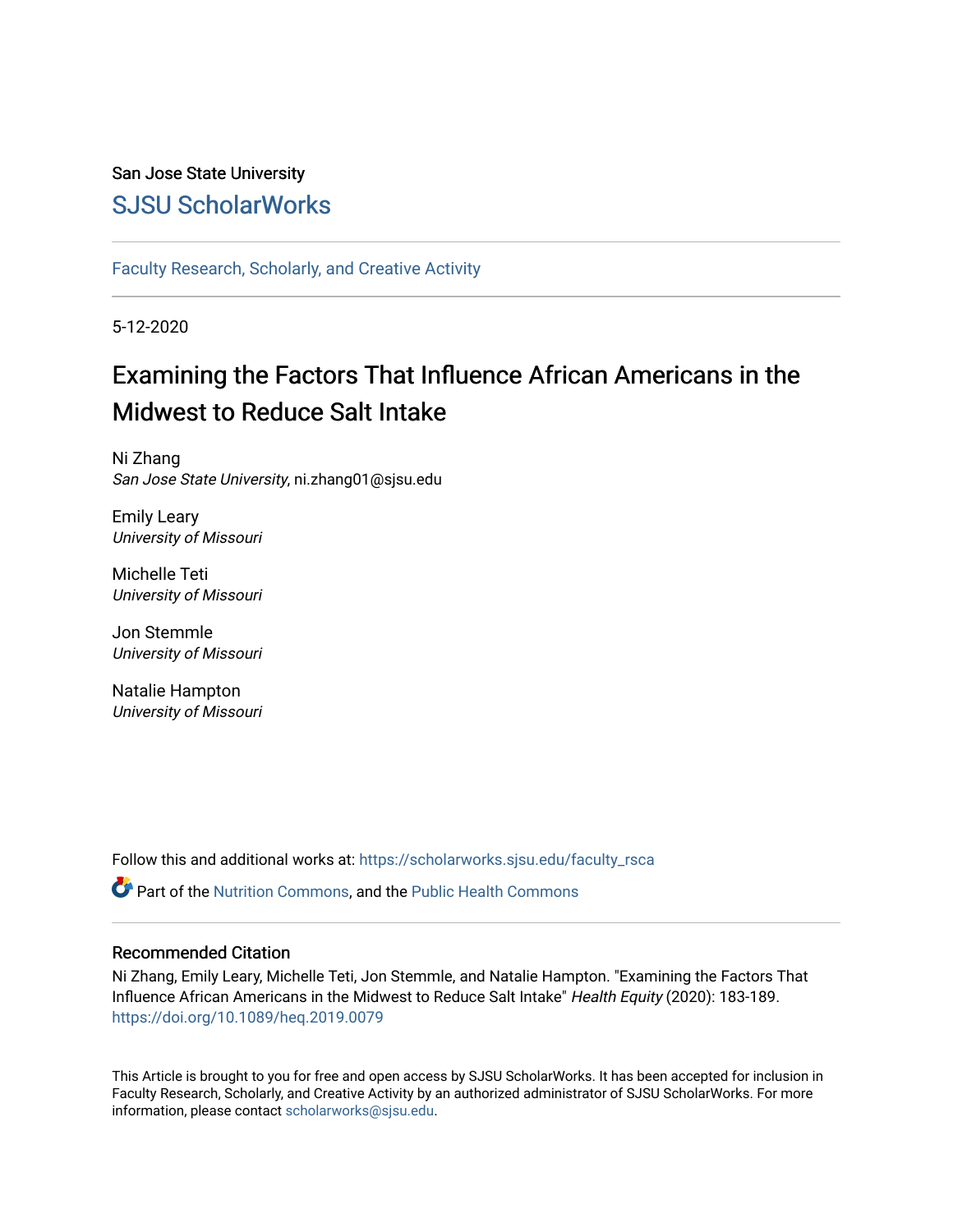## **ORIGINAL ARTICLE CONSUMING ARTICLE CONSUMING ACCESS**

# Health Equity

Mary Ann Liebert, Inc. & publishers

## Examining the Factors That Influence African Americans in the Midwest to Reduce Salt Intake

Ni Zhang, $1, *$  Emily Leary,<sup>2</sup> Michelle Teti,<sup>3</sup> Jon Stemmle,<sup>4</sup> and Natalie Hampton<sup>4</sup>

### Abstract

Purpose: Salt intake is associated with cardiovascular diseases that are the leading cause of death especially among African American communities in the Midwest. Interventions need to be developed to address the culture of this population to decrease the health disparities of cardiovascular disease. This study applying the Health Belief Model aims to explore the factors that are associated with the behavior of reducing salt intake among this population.

Methods: Three hundred ninety-nine African American adults participated in the telephone surveys. Logistic regression analysis was performed.

Results: We found that affective risk perception in the form of concern of salt intake as well as self-efficacy were associated with the behavior of reducing salt intake among this population. However, seeing advertisement on mass media about the effect of eating too much salt and talking to anyone about heart problems or high blood pressure issues could not influence their behavior of reducing salt intake.

**Conclusion:** This study shed light on how public health practitioners can potentially persuade African American population in Midwest to reduce salt intake through designing culturally appropriate interventions educating them about the risk of eating too much salt and increase their confidence in reducing salt in community settings.

**Keywords:** salt intake; African American; cardiovascular health; hypertension

## Introduction

## Background

Reducing salt intake is an important and cost-effective way for reducing hypertension and the risk of cardiovascular diseases.1 Worldwide, salt consumption has been attributed to 1.65 million annual deaths from cardiovascular causes.<sup>2</sup> Studies have repeatedly shown that reductions in salt and increases in potassium consumption can improve physical health.<sup>3</sup> Owing to an increase in hypertension rates as well as a related increase in the use of medications to treat hypertension,<sup>4</sup> the U.S. Dietary Guidelines for Americans have recommended global reductions in salt intake.<sup>3</sup>

Salt is the source of the majority of dietary salt intake in Americans, and it is found in many packaged and

processed foods and beverages.<sup>5</sup> Most American adults consume more salt than they should.<sup>6</sup> Data from the National Health and Nutrition Examination Survey (NHANES) indicate that Americans  $\geq 2$  years consume on average 3400 mg of salt each day, $^7$  which is 48% higher than the recommended daily amount of  $2300$  mg. $^{8}$ 

African American communities in general are consuming more salt than the rest of the American society.<sup>9</sup> Some cultural aspects might contribute to the high salt intake in this population. African Americans' soul food, an African American cultural cuisine (e.g., butter beans [immature lima beans, usually cooked in butter], catfish [dredged in seasoned cornbread and fried], fatback [fatty cured salted pork used to season meats and

<sup>&</sup>lt;sup>1</sup>Department of Public Health and Recreation, San Jose State University, San Jose, California, USA.

Departments of <sup>2</sup>Orthopaedic Research and <sup>3</sup>Health Sciences, University of Missouri, Columbia, Missouri, USA.<br><sup>4</sup>Health Communication Research Center, University of Missouri, Columbia, Missouri, USA.

<sup>&</sup>lt;sup>4</sup>Health Communication Research Center, University of Missouri, Columbia, Missouri, USA.

<sup>\*</sup>Address correspondence to: Ni Zhang, PhD, MPH, MA, BM, Department of Public Health and Recreation, San Jose State University, 1 Washington Square, San Jose, CA 95112-3613, USA, E-mail: ni.zhang01@sjsu.edu

<sup>©</sup> Ni Zhang et al. 2020; Published by Mary Ann Liebert, Inc. This Open Access article is distributed under the terms of the Creative Commons License ([http://creativecommons.org/licenses/by/4.0\)](http://creativecommons.org/licenses/by/4.0), which permits unrestricted use, distribution, and reproduction in any medium, provided the original work is properly cited.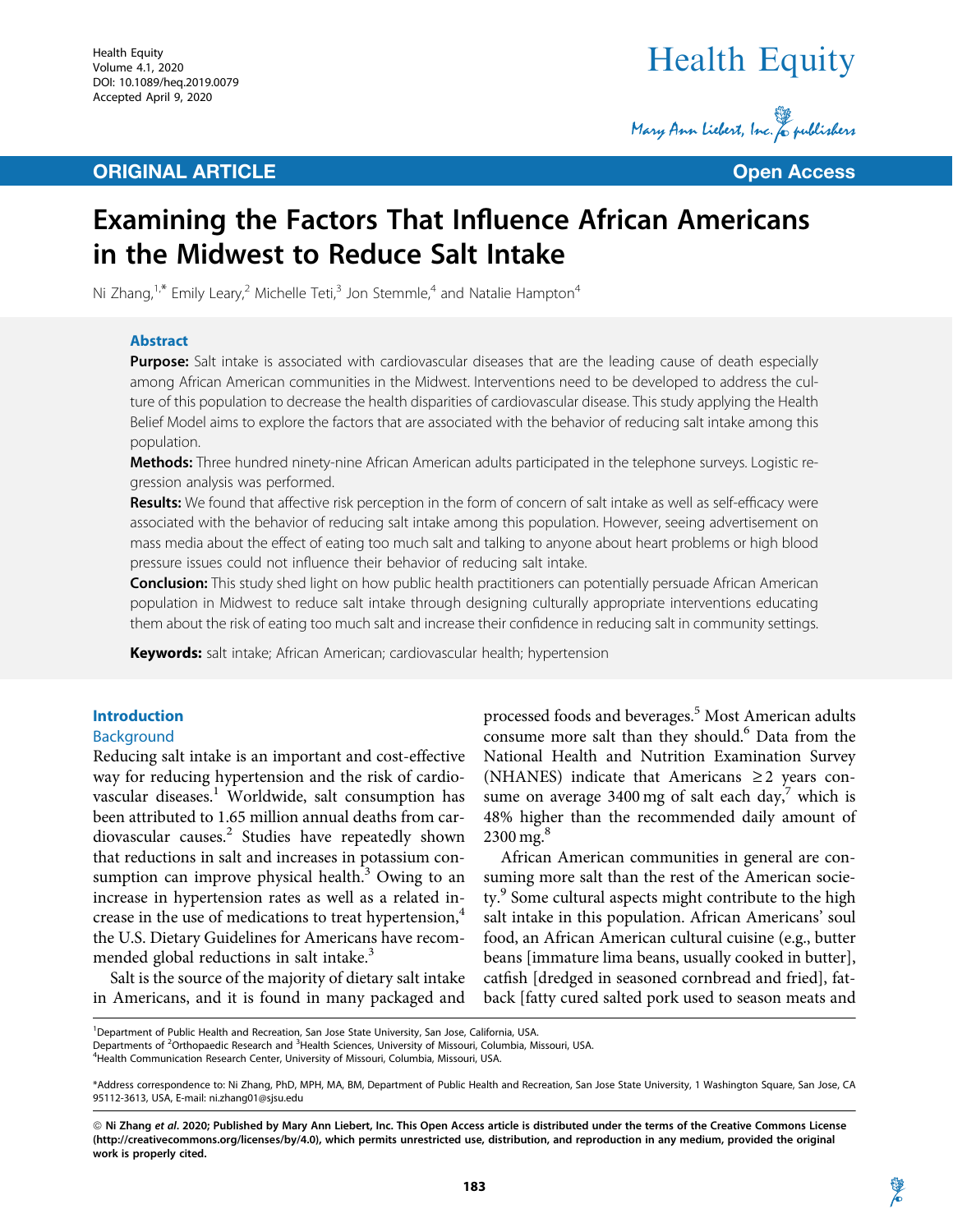vegetables]), and the general diet of African Americans tends to include large amounts of salt.<sup>10</sup> Also in their culture, African Americans in general accept larger body sizes and feel less guilty about overeating than other ethnic groups.<sup>11</sup>

As health promotion practitioners have attempted to reduce salt intake, studies that have specifically targeted African Americans to reduce their salt intake in the United States are scarce. To prevent hypertension among this specific group of African Americans in the Midwest, we need to understand what factors affect them to reduce salt intake. This study applying Health Belief Model<sup>12</sup> aims to fill the gap to examine how we can persuade African Americans in the greater Kansas City area in the Midwest to reduce salt intake.

## Health Belief Model

To explore the factors associated with reducing salt intake behavior among African American communities in the Midwest, this study applied the Health Belief Model. $^{12}$  In the literature, there has been some evidence for applying the HBM in community settings, $^{13}$ and with patients on hemodialysis who need to observe a restricted salt diet. $^{14}$  HBM posits that people's health behavior is influenced by their perceived risks of getting the disease, the perceived severity of the disease, the perceived barriers, perceived benefits, as well as the self-efficacy of performing health behavior (Fig. 1).



HBM posits that people will change behavior when they perceive the risk of the contracting an illness or health condition, or leaving it untreated, is high.<sup>12</sup> Apart from cognitive risk perception (i.e., cognitive evaluation of the hazard) that is posited in the HBM, other researchers<sup>15</sup> claimed the importance of affective risk perception, which was measured by the level of worry or anxiety about the risk, in predicting behavior change.<sup>16</sup>

According to the  $HBM$ ,<sup>12</sup> perceived benefits, which are beliefs about positive features or advantages of a recommended action to reduce threat, are positively associated with performing the health behavior. In contrast, perceived barriers, which are possible obstacles associated with performing the behavior, are negatively associated with performing the health behavior. Selfefficacy, one's confidence in performing the health behavior, is also a factor as individuals who see themselves at risk for a disease or illness may want to prevent such an illness but may not *believe* he or she can take action.<sup>12</sup> Cues to action that can trigger actions are important constructs since small factors in everyday life can help motivate individuals to take actions to change their behavior.<sup>12</sup> These include things such as flyers, posters in a health care setting, newspaper articles, or simply knowing someone afflicted with the illness in question.

### Hypotheses

We hypothesize that African Americans who are concerned with the amount of salt in their diet (H1), who perceive more benefits (H2), less barriers to reducing salt intake (H3), and higher self-efficacy to reduce salt intake (H4) are more likely to take actions to reduce the salt intake. In addition, we hypothesize that cues to action both in the form of mass communication through advertisement (H5), and in the form of interpersonal communication (H6) are positively associated with taking actions to reduce salt. The conceptual model for this study is illustrated in Figure 2.

## **Methods**

## Data collection

This telephone survey was collected from January 31 through April 14, 2013. The target population were people living in or near seven zip codes in the greater Kansas City area (64109, 64110, 64127, 64128, 64129, 64130, and 64131). We prioritized this geographic population because areas of the greater Kansas City region were identified by the local health department and community partners where deaths were higher due to hypertension.<sup>16</sup>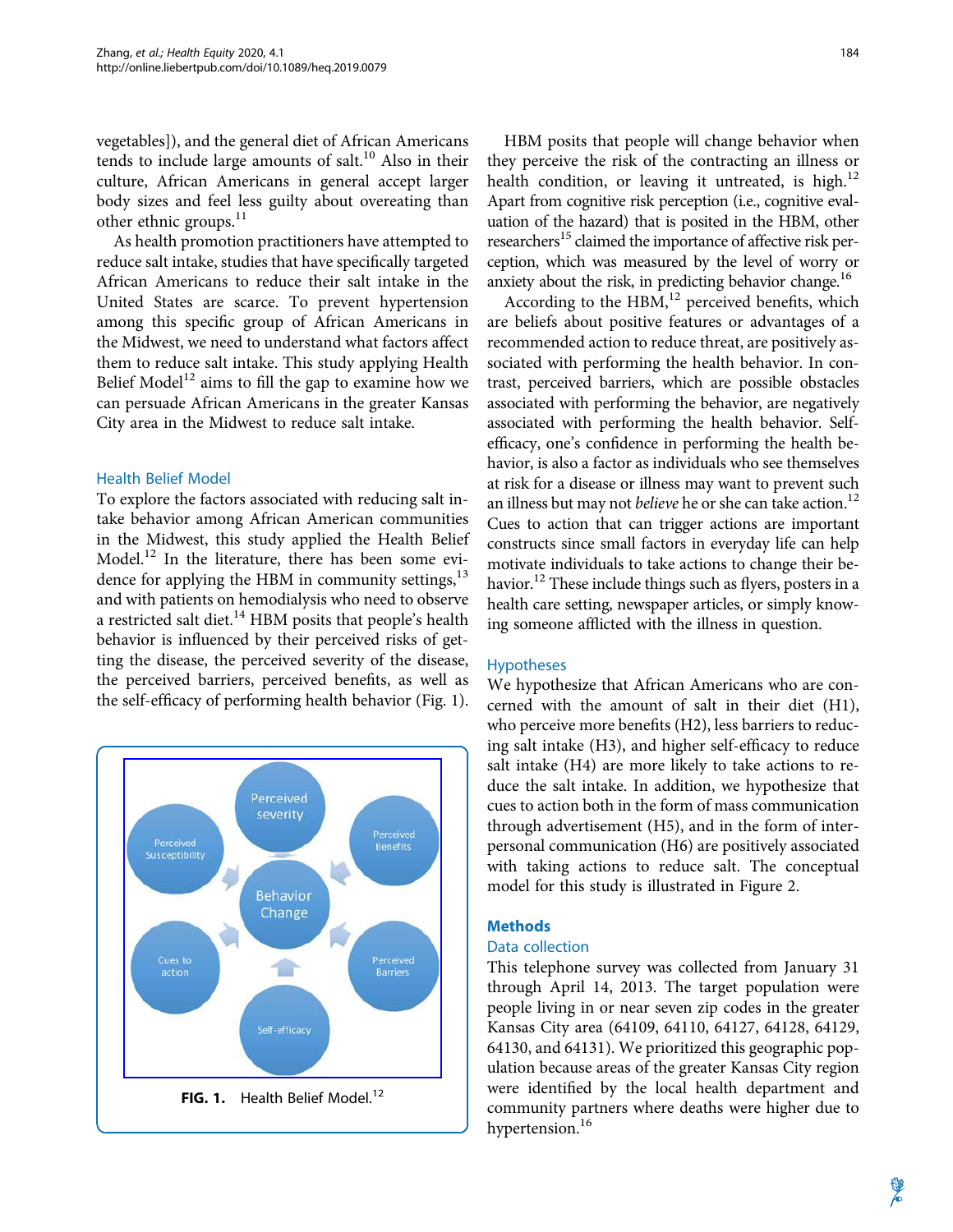

The sampling design followed a two-stage probability sampling plan: the targeted zip codes in the Kansas City area were first grouped as primary sampling units, then a random sample of telephone numbers proportional to the population size was generated for each of the zip codes as secondary sampling units. Both landline and cell phone numbers were included in the sample. To increase participation, snowball sampling was later added to the original sampling design.

For landline phone numbers, the Troldahl–Carter– Bryant (TCB) respondent selection method was used to randomly select an eligible respondent if there were more than one adult  $\geq 18$  years in a household.<sup>17</sup> The TCB method ensures a proper balance of gender and ages within a household and the likelihood of within-sampling-unit noncoverage error is minimized.

Eligibility for the survey was based on residence within the six targeted zip codes and only included participants  $\ge$  18 years. Responses were kept anonymous and consent was obtained using an oral consent form. Three hundred ninety-nine African American participants were surveyed; the majority  $(n=321,$ 80.45%) were reached on a landline, whereas others had a cell phone available to them  $(n=18, 4.51%)$  or cell phone only  $(n=60, 15.04%)$ . For their participation, respondents received a \$10 gift card to Walgreens. The Institutional Review Board of the University of Missouri and the Missouri Department of Health and Senior Services (MODHSS) reviewed and approved the instruments and methods used in this study.

## Instruments

Survey questions were adapted from other validated surveys, for example, survey developed by Australian Division of World Action on Salt and Health<sup>18</sup> and were further tested and reviewed by African American community leaders. The MODHSS, the Missouri Sodium Knowledge in Practice (SKIP) Partnership team, and evaluators at the Missouri School of Journalism also helped develop the survey.

Outcomes of interest. The outcome of interest is the presence of behaviors to reduce salt intake as measured by one question: "Please tell me if you have ever reduced salt or sodium in your diet to lower your blood pressure or keep it from going higher.'' The answers were recorded as dichotomous, "Yes" or "No."

Explanatory measures. Affective risk perception, perceived barriers, perceived benefits, self-efficacy, cues to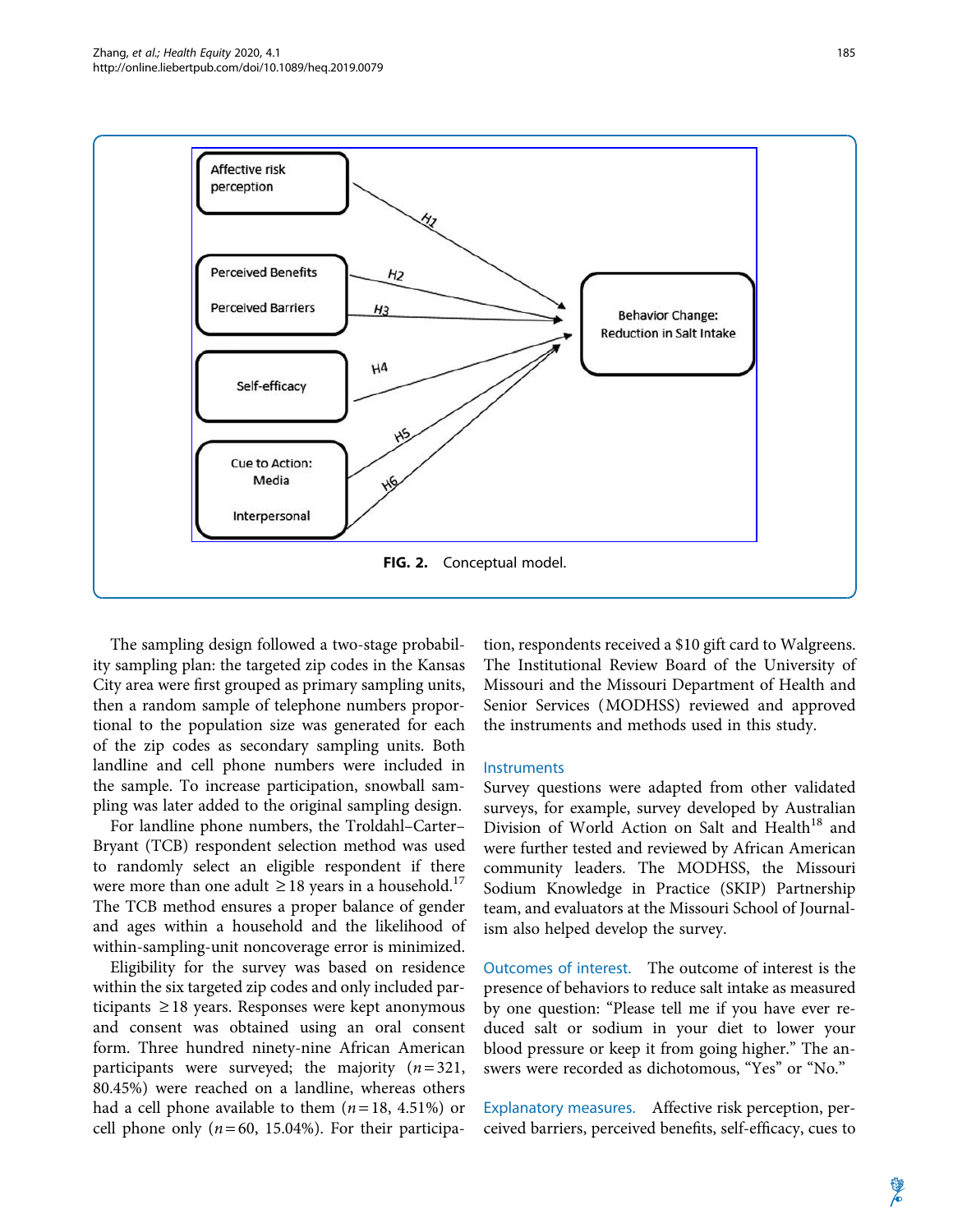action through advertisements, and cues to action through interpersonal communication were explanatory measures used in analysis. Affective risk perception was measured by one question, ''I am not concerned with the amount of salt in my diet'' using a 4-point Likert scale. The responses were later dichotomized into "high perceived risk," which combines the strongly disagree and disagree choices in the original measurement, and "low perceived risk," which combines the strongly agree and agree choices in the original measurement.

Another question, ''Because fast food is pretty cheap, I probably eat more of it than I should'' was used to describe perceived barriers. Perceived benefits of reducing salt intake were also measured using one question, ''My health would improve if I lowered the amount of salt in my diet.'' Responses for perceived barriers and perceived benefits were coded as ''high perceived barriers/benefits'' combining the responses strongly agree and agree from the original measurement or ''low perceived barriers/benefits'' combining the responses of strongly disagree and disagree in the original scale.

Self-efficacy was measured using the question, ''I think that if I put my mind to it, I could reduce the amount of salt in my diet" using a 4-point Likert scale, ranging from strongly disagree to strongly agree. The responses were later dichotomized into "high selfefficacy,'' which combined the strongly agree and agree responses in the original measurement, and ''low self-efficacy,'' which combined the strongly disagree and disagree responses in the original measurement.

Cue to action for media was measured using the question, ''In the last month or so, have you seen or heard any ads about the effects of eating too much salty food?'' Cue to action for interpersonal communication was measured using the question, ''In the last month or so, have you talked to anyone about heart problems or high blood pressure issues?'' Responses for cues to action were coded as ''Yes'' or ''No.''

Covariates. Covariates included in the analysis were age, gender, income, hypertensive status, and previous knowledge about salt. Age was determined by the survey question, "How old were you on your last birthday?'' Gender was recorded based on the interviewer's assessment of the participants' gender, which included a choice for ''I cannot tell.'' Income was determined by the survey question, ''Now, I am going to read you a list of income categories. Please stop me when I reach the one that best estimates your total household income before taxes for the past year.'' Responses were categorized as "less than \$10,000," "at least \$10,000 but under \$25, 000," "at least \$25,000 but under \$50,000," and ''\$50,000 or more.'' Hypertensive status was determined using responses to the question, "If you are comfortable sharing, please tell me what health conditions you are currently dealing with.'' If that the participant was dealing with high blood pressure (HBP) and/or heart disease as given in response to this question, then those participants were considered hypertensive. Hypertensive status was modeled as dichotomous to indicate the presence or absence of HBP and/or heart disease. Knowledge about salt content in different

Table 1. Measures of Central Tendency or Frequency of Variables Included in Analysis ( $n = 399$ )

| Variable                                                                                                                  | N                      | $\%$                             |  |  |  |  |  |
|---------------------------------------------------------------------------------------------------------------------------|------------------------|----------------------------------|--|--|--|--|--|
| Gender<br>Male<br>Female                                                                                                  | 146<br>253             | 36.59<br>63.41                   |  |  |  |  |  |
| Income<br>$<$ \$10K<br>\$10K-\$25K<br>\$25K-\$50K<br>$$50K+$                                                              | 112<br>131<br>91<br>65 | 28.07<br>32.83<br>22.81<br>16.29 |  |  |  |  |  |
| Hypertensive<br>Yes<br>No                                                                                                 | 155<br>244             | 38.85<br>61.15                   |  |  |  |  |  |
| Knowledge (eating too much salt can cause high blood pressure)<br>High<br>Low<br>Affective risk perception<br>High<br>Low | 387<br>12<br>313<br>86 | 97.0<br>3.0<br>78.45<br>21.55    |  |  |  |  |  |
| Perceived benefits<br>High<br>Low                                                                                         | 360<br>39              | 90.23<br>9.77                    |  |  |  |  |  |
| Perceived barriers<br>High<br>Low                                                                                         | 268<br>131             | 67.17<br>32.83                   |  |  |  |  |  |
| Self-efficacy<br>High<br>Low                                                                                              | 375<br>24              | 93.98<br>6.02                    |  |  |  |  |  |
| Cue to action-(ads about the effects of eating too much salty food)<br>Yes<br>No                                          | 197<br>202             | 49.37<br>50.63                   |  |  |  |  |  |
| Cue to action-(talk to anyone about heart problems or high blood<br>pressure issues)<br>Yes                               | 226                    | 56.64                            |  |  |  |  |  |
| No                                                                                                                        | 173                    | 43.36                            |  |  |  |  |  |
| Behaviors present to reduce salt intake<br>Yes<br>No                                                                      | 339<br>60              | 84.96<br>15.04                   |  |  |  |  |  |
| Contact type<br>Cell phone<br>Landline                                                                                    | 78<br>321              | 19.55<br>80.45                   |  |  |  |  |  |
| Sampling type<br>Random sampling<br>Snowball recruitment                                                                  | 398<br>1               | 99.75<br>0.25                    |  |  |  |  |  |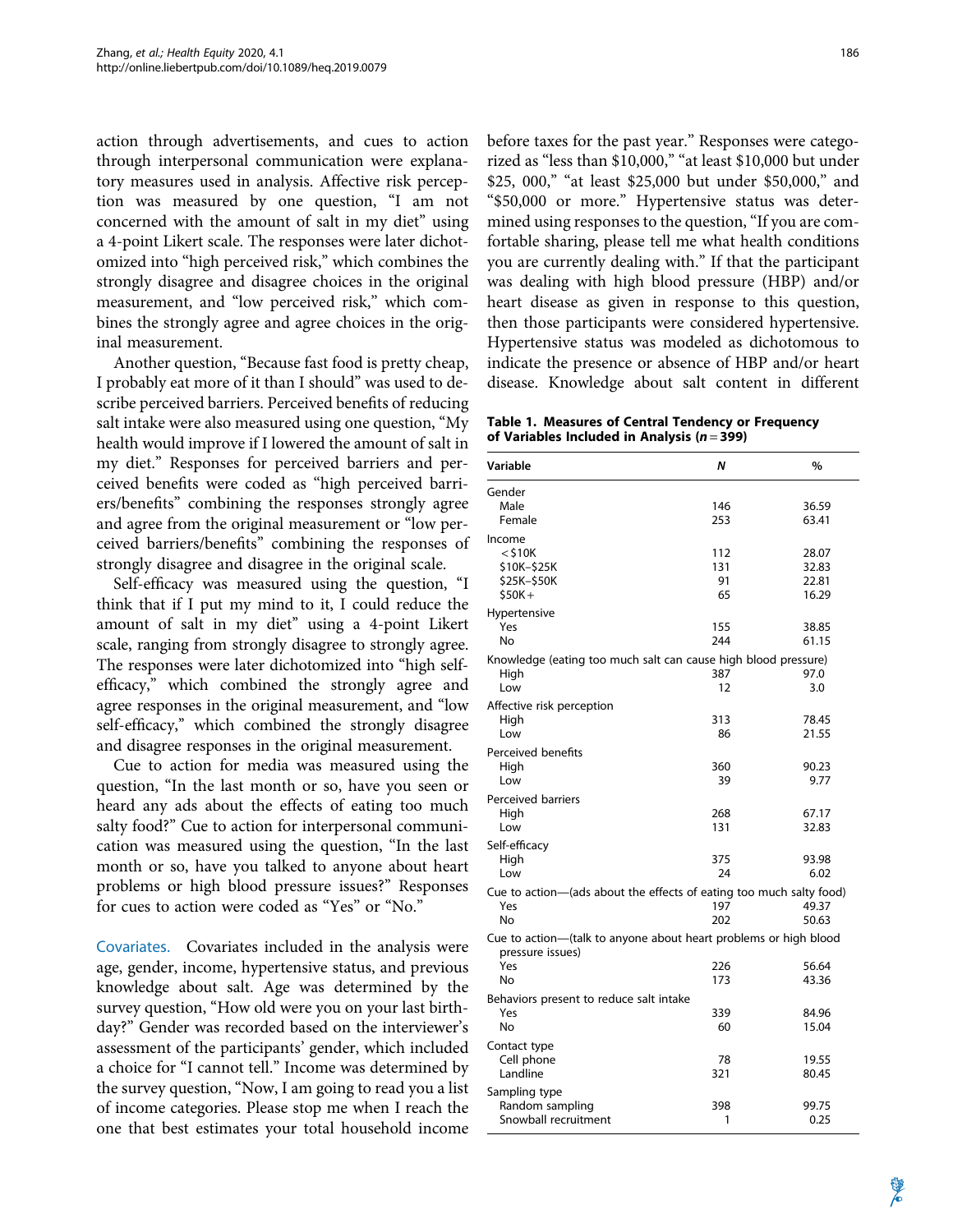kinds of food was determined by adding the number of correct responses to five questions. The participant was directed to indicate if they thought bread, bacon, an apple, ketchup, and canned ravioli had "high," "medium," or "low" salt content.

### Analysis

The survey participants were mostly female  $(n=253,$ 63%) and most had < \$25K per year of annual income,  $(n = 243, 61\%)$ . The average age of the participants was 56.9 years and ranged from 18 to 95 years. Most participants indicated high knowledge about salt and its relationship to HBP ( $n = 387, 97\%$ ), and the majority were not considered hypertensive ( $n = 244$ , 61%; Table 1).

Logistic regression analysis was used to predict the self-described presence or absence of at least one behavior to reduce salt intake. Covariates included in all models were gender, age, income level, hypertensive status, and knowledge regarding salt intake and health. Survey weights based upon the stratified sampling method were incorporated into the model using the maximum likelihood method of estimation. Variables included in the final logistic regression model were based on the HBM and included perceived barriers, self-efficacy, perceived benefits, perceived susceptibility, and cue to action(s). Model selection was chosen based upon the Akaike information criterion, where lower values indicate a better model fit, but was also further scrutinized based upon the likely large variable to data point ratio. All assumptions for weighted logistic regression were checked and met and nonresponse issues were investigated. Adjustments for nonresponse resulted in lower variance estimates when assuming nonuniform nonresponse (i.e., nonresponse because of the survey itself) compared with uniform nonresponse (i.e., nonresponse), but no differences in model conclusions were obtained. All analyses were completed using SAS v9.4 and logistic regression was performed using the SURVEYLOGISTIC procedure.

#### **Results**

Using the final logistic regression model, we found that affective risk perception (H1) and self-efficacy (H4) were significantly associated with the behavior of reducing salt intake. While perceived benefits (H2), perceived barriers (H3) and cues to action, both in the form of mass communication through advertisement (H5), and in the form of interpersonal communication (H6) were not significantly associated with taking to action to reduce the salt intake. Specifically controlling for age, gender, income, hypertensive status, and knowledge about the amount of salt in foods, the presence of self-efficacy (  $p = 0.0097$ ), and affective risk perception (  $p = 0.0045$ ) were statistically significant predictors of self-described behaviors to reduce salt intake (Table 2). The largest odds ratio was observed with the self-efficacy measure. Compared with those without self-described selfefficacy, those with self-efficacy have a 3.672 increase in the odds of adaptive behaviors that reduce salt intake, all else held constant (95% confidence level = 1.370–9.842). In contrast, perceived barriers, perceived benefits, cues to action of seeing advertisement about the effects of eating too much salty food, and talking to other people about hypertension and heart disease

| Table 2. Odds Ratio Estimates and 95% Wald Confidence Limits for Each Variable |
|--------------------------------------------------------------------------------|
|--------------------------------------------------------------------------------|

| Variable                                                                  |           | 95% CL    |        |           | 95% CL |       |
|---------------------------------------------------------------------------|-----------|-----------|--------|-----------|--------|-------|
|                                                                           | Est.      | UL        | LL     | <b>OR</b> | UL     | LL    |
| Age                                                                       | 0.00976   | $-0.0111$ | 0.0306 | 1.010     | 0.989  | 1.031 |
| Female vs. male                                                           | 0.2963    | $-0.0629$ | 0.6555 | 1.809     | 0.882  | 3.710 |
| Income                                                                    |           |           |        |           |        |       |
| $$10K-$25K vs. < $10K$                                                    | 0.0745    | $-0.5599$ | 0.7089 | 1.338     | 0.503  | 3.560 |
| $$25K-$50K vs. < $10K$                                                    | $-0.0938$ | $-0.7222$ | 0.5346 | 1.131     | 0.418  | 3.062 |
| $>$ \$50K vs. $<$ \$10K                                                   | 0.2361    | $-0.4534$ | 0.9256 | 1.573     | 0.540  | 4.584 |
| Knowledge about relationship between salt and hypertension (high vs. low) | 0.0774    | $-0.7575$ | 0.9122 | 1.167     | 0.220  | 6.200 |
| Affective risk perception (high vs. low)                                  | 0.5469    | 0.1699    | 0.9240 | 2.986     | 1.405  | 6.347 |
| Perceived barriers (high vs. low)                                         | $-0.1132$ | $-0.5212$ | 0.2949 | 0.797     | 0.353  | 1.803 |
| Perceived benefit (high vs. low)                                          | 0.1886    | $-0.2734$ | 0.6505 | 1.458     | 0.579  | 3.673 |
| Self-efficacy (high vs. low)                                              | 0.6504    | 0.1575    | 1.1433 | 3.672     | 1.370  | 9.842 |
| Cue to action                                                             |           |           |        |           |        |       |
| Media (yes vs. no)                                                        | 0.3227    | $-0.0283$ | 0.6738 | 1.907     | 0.945  | 3.848 |
| Interpersonal communications (yes vs. no)                                 | 0.3540    | $-0.0323$ | 0.7402 | 2.030     | 0.938  | 4.395 |

All categorical variables have reported estimates for the first category listed.

CL, confidence level; LL, lower limit; UL, upper limit.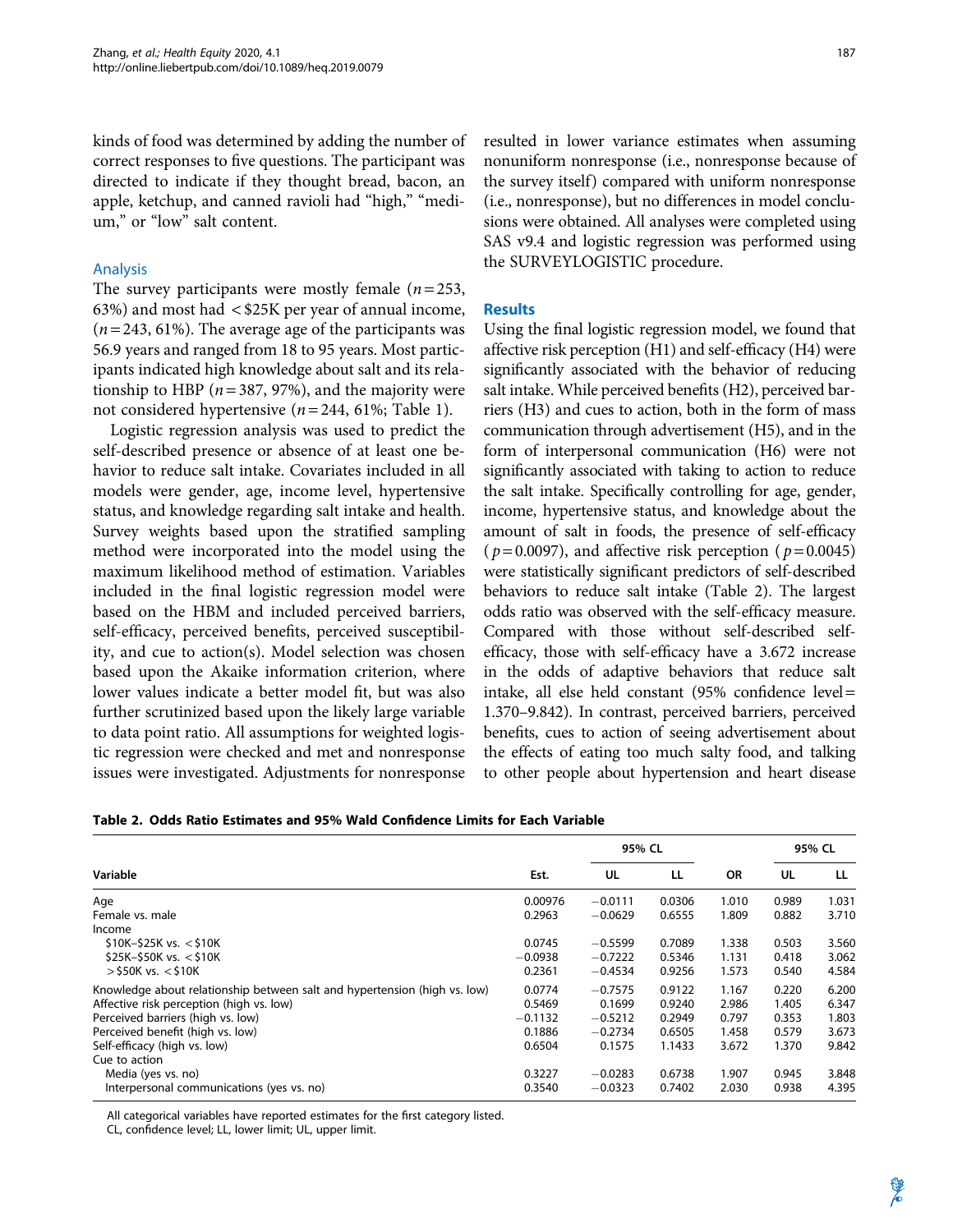were not significantly associated with self-described behaviors to reduce salt intake (Table 2).

### **Discussion**

This study applied HBM in understanding the predictors of reducing salt intake among a high-risk underserved African American community in Kansas City. Results from this study indicated that African Americans who are more concerned with the amount of salt in their diet were associated with self-described behaviors to reduce salt intake. The relationship between affective risk perception and reducing salt intake is consistent with the findings of Sheeran, Harris, and Epton in their meta-analysis of experimental studies that affective risk perception (also known as ''anticipatory emotion'') affected several measured outcomes.<sup>19</sup> Our study indicates that these effects also hold for this high-risk population. Public health practitioners should address the emotional/affective appeal when designing intervention messages to tailor toward African Americans in the Midwest. More qualitative exploratory research to examine how to make African Americans concerned about their salt intake in their culture is encouraged.

High self-efficacy was the strongest predictor of selfdescribed behaviors to reduce salt intake among this African American sample. These results indicate that if participants feel confident that they could reduce the amount of salt they ingest, they may be better able to accomplish self-described behaviors to reduce salt intake. This result is consistent with the more general literature, in particular, the study that identified a significant relationship between diet-related selfefficacy and a healthful diet. $^{20}$  Thus, public health practitioners should help to increase African American population's self-efficacy in reducing salt intake.

In contrast to previous studies, perceived barriers of cheap fast food and benefits of improving health were not significant predictors of behaviors to reduce salt intake in this study. The lack of significance of perceived benefits and barriers could be explained by the relatively low income level in this population, with  $>60\%$  of the sample reporting an annual household income of  $\leq$  \$25,000. Thus, even if participants were aware of the benefits of improving health and barriers of cheap fast food to reducing salt intake, they may not be able to do anything to stop eating cheap fast food due to low income level, so could not reduce their salt intake.

In this study, exposure to cues to action, interpersonal communication about hypertension and heart disease, and exposure to advertisement through mass media about the effects of eating too much salty food were not significant predictors of taking action to reduce salt intake. These results implied that other communication strategies need to be explored to reduce salt intake among the African American population, such as healthy eating cooking events at community gatherings.

#### Health equity implications

This is one of the first studies to explore what factors can influence African Americans' salt intake to address the health disparity of high rate of hypertension and cardiovascular disease among this population. We found that public health practitioners need to increase their concern for eating too much salt. Public health practitioners should address the culture of this population that they feel less guilty about overeating, $<sup>1</sup>$  which</sup> might cause too much salt intake.

The exposure to public health messages on mass media about the effects of eating too much salt were low for this population. This may be due to the fact that these messages might not be directly tailored toward this population's culture and habit with respect to mass media.

Furthermore, talking to others about heart problems or HBP issues (interpersonal communication) was not associated with self-described behaviors to reduce salt intake in this population. This is probably because this population may not realize salt intake could be one of the contributors to heart disease or they may not know they can control salt intake to decrease the risks of heart problems or hypertension. Consistently, we found that those who had high self-efficacy of reducing salt intake were more likely to do so.

Thus, future interventions need to educate this population to increase their concern about salt intake and at the same time increase their self-efficacy to do so. For example, as this population values the sense of community and their soul food is high in salt, public health practitioners could work with the community to develop education programs about the detrimental effects of eating too much salt and share healthy cooking recipes or replacements for certain ingredients for soul food at gatherings.

We found that even though some African Americans realized that cheap fast food is a barrier to reduce salt intake, they still did not take actions to reduce the salt intake. This might be due to the low access to healthy food resulting from low income level. This could shed some light for the policy makers to provide more affordable healthy food access to this population.